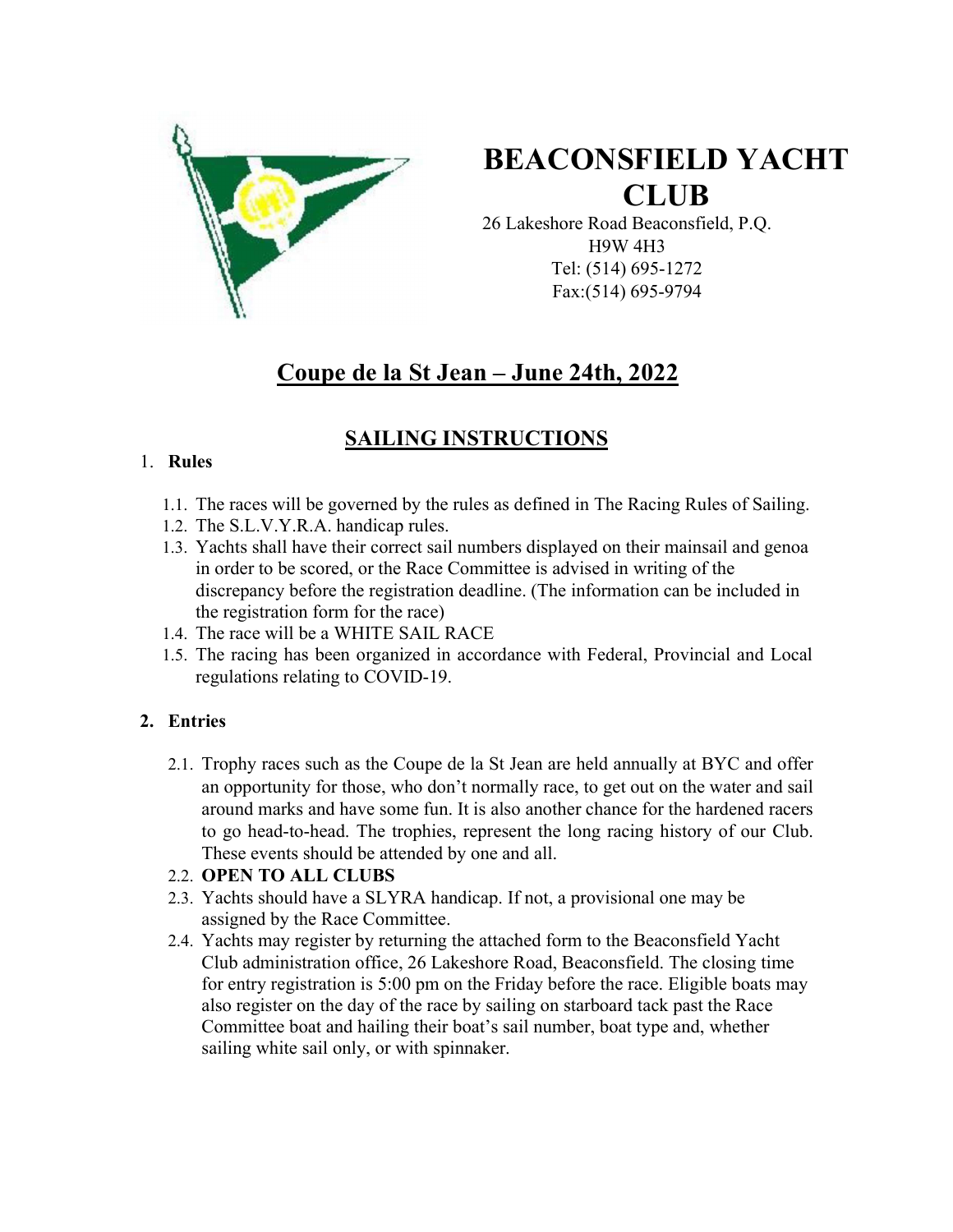### 3. The Course

- 3.1. The Coupe de la St Jean is a long-distance race beginning off BYC on Lac St. Louis. SLVYRA marks will be in use.
- 3.2. Start: Between the mast displaying the R.C. flag on the Committee Boat on the starboard end and mark 33 on the port end of the line.
- 3.3. Leave 34 to port.
- 3.4. Leave 31 to starboard
- 3.5. Leave 44 to starboard
- 3.6. Leave 34 to starboard
- 3.7. Leave 43 to port
- 3.8. Leave 32 to port.
- 3.9. Finish between the mast displaying the R.C. flag on the Committee boat at the starboard end of the finishing line and mark 33 at the port end.
- 3.10. Shortened Course: In the event that the race is shortened mark 43 and 32 will be omitted and the finish will be DOWNWIND between the Committee Boat at the port end of the line and mark 33 at the starboard end.

### 4. Changes in Sailing Instructions

4.1. Any change in the sailing instructions will be posted on the notice board at BYC at least one hour before the start of the race.

# 5. Liability

5.1. The organizing authority is not responsible for any damage or injury either ashore or afloat, either to persons or yachts, which might result from participating in the race.

### 6. Start Sequence

| Warning*           | 13:30 hours   | White flag up    |  |  |
|--------------------|---------------|------------------|--|--|
| Preparatory        | $13:31$ hours | P code flag up   |  |  |
| One Minute         | $13:34$ hours | P code flag down |  |  |
| <b>START</b>       | 13:35 hours   | White flag down  |  |  |
| * Approximate time |               |                  |  |  |

# 7. Abandoned Races and Time Limits

- 7.1. The Race Committee may shorten or abandon the race.
- 7.2. There will be a time limit of 3 hours and 15 minutes to complete the race.
- 7.3. In order to avoid an unnecessary search, any boat abandoning shall inform either the RC boat on the water or BYC at 514-695-1272 as soon as possible.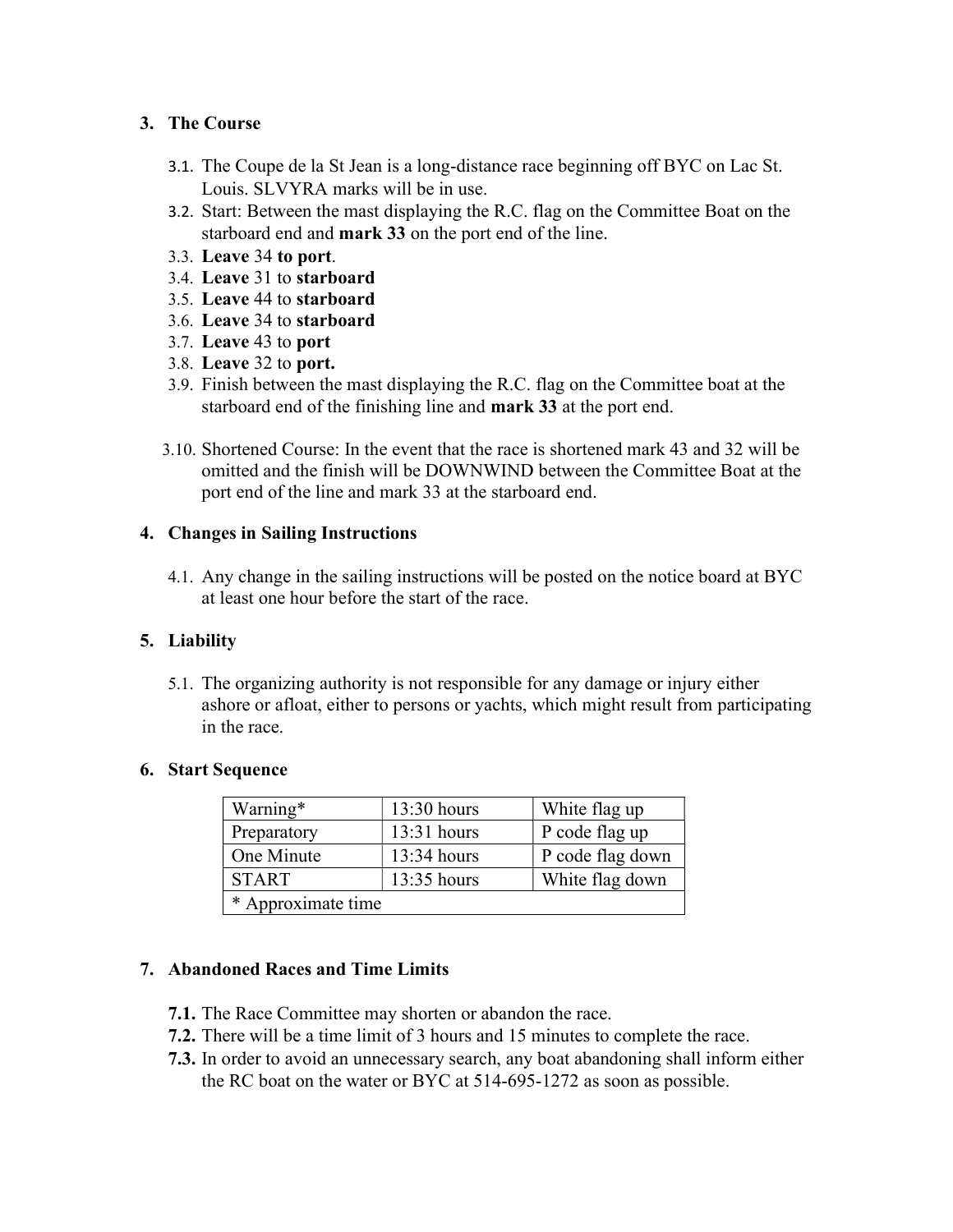#### 7.4. Protests

7.5. Protests must be filled on CYA forms available at the BYC clubhouse in accordance with the Rules, and submitted to the Race Committee within 30 minutes of its arrival on shore. Protests will be heard as soon as possible after the expiry of the 30-minute time limit.

#### 8. Prizes

- 8.1. The Coupe de la Saint Jean trophy shall be awarded based on the best overall handicap finish. The Trophy will be presented at the annual year-end "Awards Night."
- 8.2. Cruising yachts featuring a full keel shall also compete for their own flag, the Heavy Hitters Award.